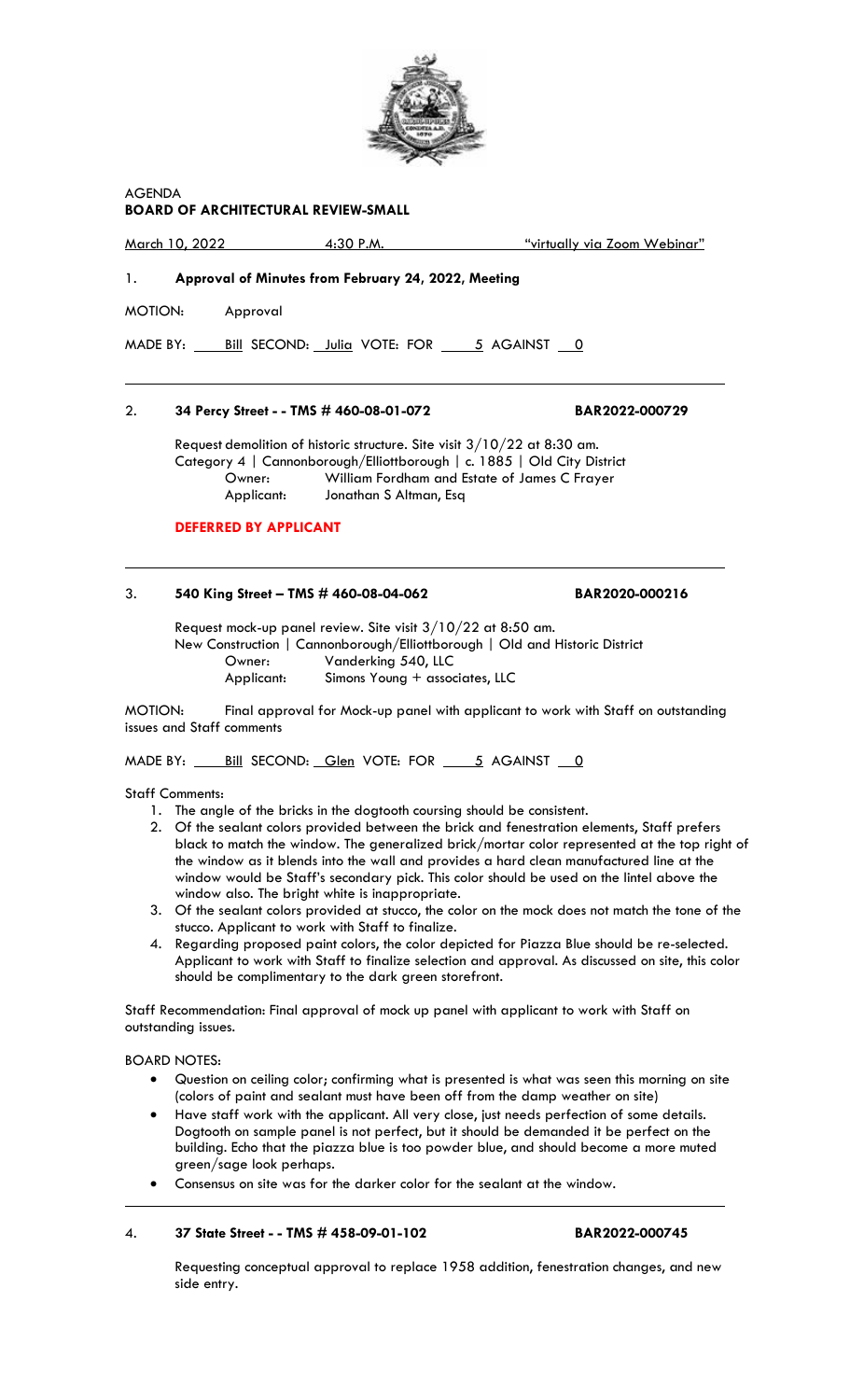March 10, 2022 Page | **2**

Category 3 | French Quarter | c. 1859 | Old and Historic District Owner: Vicki & Tom Rogers Applicant: Whitney Powers, Studio A, Inc.

MOTION: Conceptual approval with Staff comment 1, and Board comments to restudy the detailing of the proposed fenestration at State Street, and that the rooftop structure is to be addressed separately.

MADE BY: Julia SECOND: Glen VOTE: FOR 3 AGAINST 2

Staff Comments:

- 1. The relocation of the door restores symmetry to the overall structure, reflecting the orientation of 35 State Street. The transom window is extremely tall in comparison to the door and the height should be reduced within the opening, either with a taller trim piece between, decorative trim, or visually like the window composition of 35 State Street.
- 2. While staff is not opposed to reopening earlier perforations in the front façade, the large floor to ceiling windows proposed are replicating the storefront windows that existed in the early 1900s and are not suited to the current use as a dwelling. The proposed windows are twice as large as the existing windows on the second and third floors and to those on the adjacent property. These proposed first-floor windows should be reduced in scale to be more compatible to the floors above and more in harmony with 35 State Street.
- 3. The large pane windows on the first floor of the rear addition are proportionally incongruous with the remaining house and are inappropriate in this location. The overall height should be reduced and the three bay pattern of the second and third floors should be replicated.

Staff Recommendation: Deferral for restudy with Staff comments.

## BOARD NOTES:

- Clarified front windows are wood, and stucco will be on brick
- Clarified the doghouse; applicant says too early to tell, hoping for a monitor to filter light through the stair
- Some of the Board is comfortable with returning to large scale fenestration; the larger lintels could indicate a previously larger window size. Okay with the rear addition and high-quality materials.
- The rear addition is minimally visible. On the front, clearly been alteration over time, but caution—the larger you make the windows the more accessible they are to people from the street and people disturbing them (example of neighbors nearby). Caution to inviting more glass at the street level; but also not opposed to replacing the windows and door.
- The use is no longer commercial, so the windows should be more residential in nature. Disagrees with staff comment 3 about the windows on the addition; they provide differentiation which is not a bad thing.
- Unclear on dates of different fenestration/door rearrangements over time.
- Overall size of the windows may be speculative; have to be cautious about speculating when evidence is not clear about what's there. Looking at the patterns of fenestration on most of the buildings in the area; what's been presented seems atypical.
- Board is not worried about the relocation of the door.
- Some Board members have no problem to returning to larger window opening because of size of existing lintels that show the previous window openings were.
- Maybe it's the layout of the mullions that look more modern and feel off; not fully understanding the windows on the façade. Approval for addition in the rear, but deferral of restudying the façade.
- Sharp contrast to the windows immediately south

## 5. **376 Race Street - - TMS # 460-04-01-062 BAR2022-000743**

Requesting replacement of metal roof with shingles at rear cottage. Not Rated | Westside | c. 1930 | Historic Materials Demolition Purview Owner: Jonathan Karch Applicant: Jonathan Karch

MOTION: Denial with Staff comments

MADE BY: Julia SECOND: Fillmore VOTE: FOR 5 AGAINST 0

Staff Comments: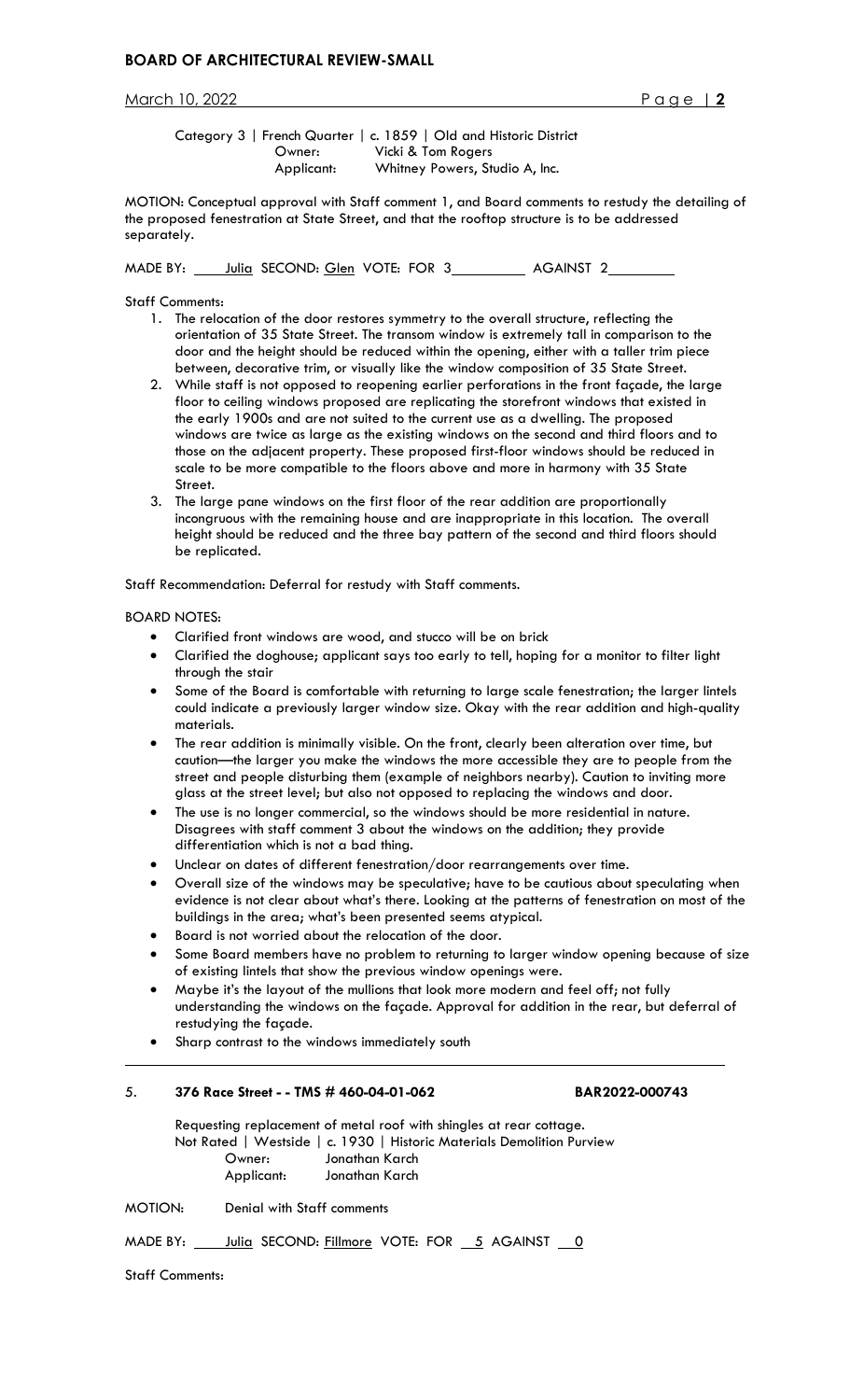March 10, 2022 Page | **3**

- 1. Hand-crimped metal roofs are a character-defining feature of various historic houses and structures throughout the Peninsula.
- 2. The Policy Statement on Charleston Standards encourages property owners to retain and repair historic fabric rather than replace it. Furthermore, the policy states, "When deterioration is so severe that replacement if necessary, the new feature should match the old in design, color, textures, and where possible, materials."
- 3. The cottage is visible from the public right-of-way, and Staff recommends either repairing the existing roof or replacing it with a hand-crimped standing seam metal roof, so as to be replaced in like kind of this historic material.

Staff Recommendation: Denial with Staff Comments

## NOTES:

- Roof probably should be replaced. Repairing would be futile, which is disappointing. So many of the roofs in this area have been lost, mostly to asphalt shingle. If this roof were lost would be very unfortunate.
- The only acceptable replacement would be a standing seam metal roof. Would not support a shingle roof but would support replacing in kind.
- Since we've redefined demolition in the upper peninsula, so we would want it replaced in kind; a metal hand crimped, not shingle. This roof is very visible on the property, and its significant.

## 6. **87½ Warren Street - - TMS # 460-16-01-100 BAR2022-000744**

Requesting replacement of slate roof with standing seam metal.

- Category 4 | Radcliffeborough | c. 1905-1915 | Old and Historic District Owner: William Wilson
	- Applicant: William Wilson

MOTION: Deferral to allow the applicant to seek evidence that the original roof material was not slate.

MADE BY: Julia SECOND: Fillmore VOTE: FOR 5 AGAINST 0

Staff Comments:

- 1. The applicant states that the existing slate roof is non-original to the structure. Staff has found no record of a roof replacement in the BAR files.
- 2. The failure is not substantiated by a structural report.
- 3. Slate is a significant roofing material within the historic districts and should be repaired and retained.

Staff Recommendation: Denial with Staff Comments

BOARD NOTES:

- Would like to know what was there originally
- Keep looking further, historic aerials online, old tax images, that could potentially help you if the roof was not slate prior to the 1980/90 replacement. The board cannot generally allow a replacement of a slate roof with another material, but if you can prove it was not originally slate, then they could entertain that.
- The material there is not original, but if it originally was slate it contributes to the historic fabric, and that's why we're reluctant to shift to something more unifying with adjacent structures.
- Open to reconsideration if evidence is provided. After Hugo, likely people would have replaced in kind not another material.

## 7. **26 Gibbes Street - - TMS # 457-11-04-125 BAR2022-XXXXXX**

Requesting replacement of tile roof with standing seam copper. Not Rated | Charlestowne | c. 1898 | Old and Historic District Owner: Lucile Cogswell Applicant: Jordan Dickens

## **Withdrawn for Staff Review**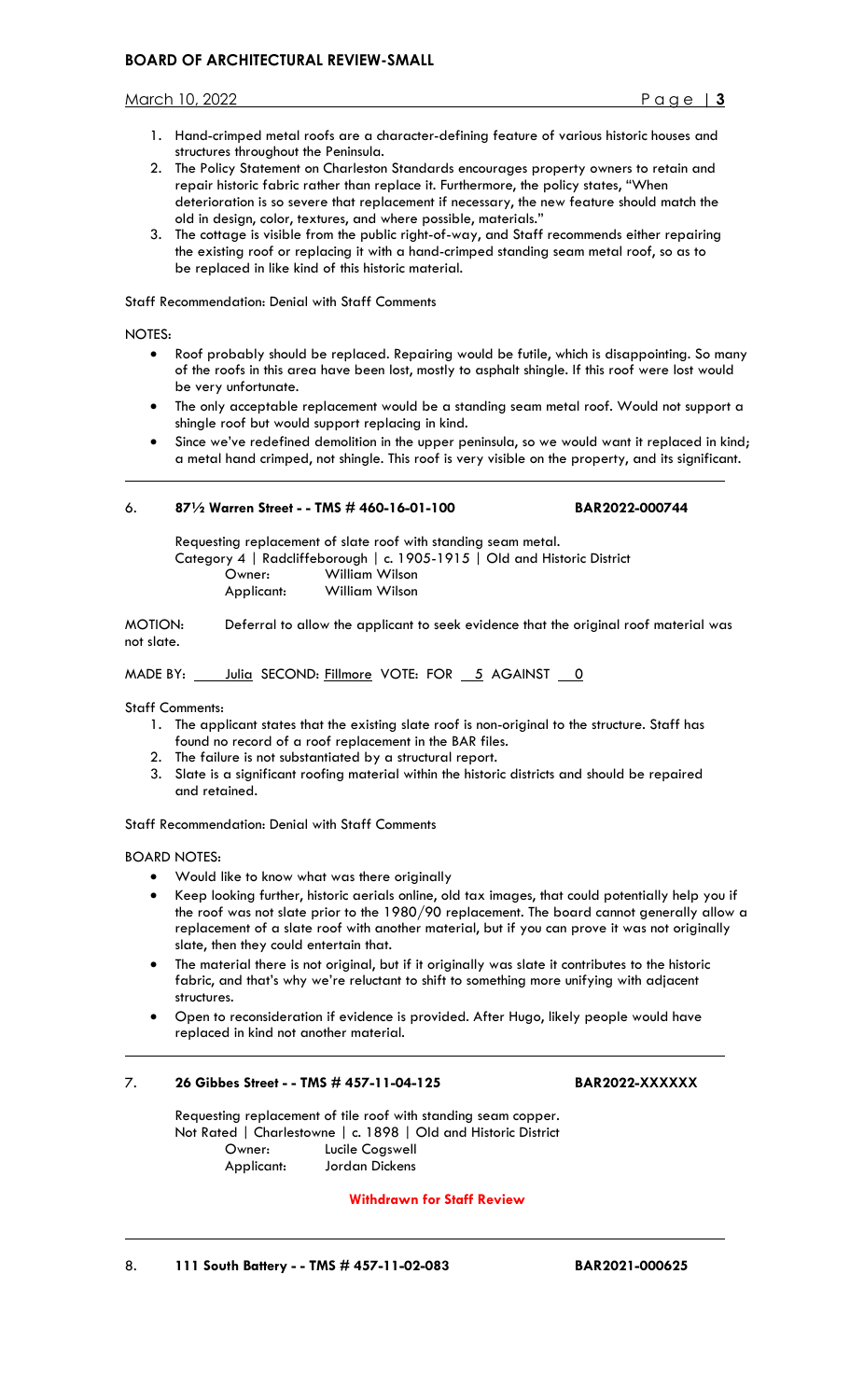March 10, 2022 Page | **4**

Request preliminary approval for modifications based on 2/10/22 conceptual approval and request conceptual approval of revised fence and wall. Not Rated | Charlestowne | c. 1921 | Old and Historic District Owner: Sunju Patel, The Montford Group Applicant: Luda Sobchuk, SGA. Narmour Wright Design

MOTION: Preliminary approval with Staff comments 1,2 & 4 and Board comment to omit any literal letter from the ironwork design and to provide opening gate details to Staff and Final Review by Staff

MADE BY: Julia SECOND: Glen VOTE: FOR 5 AGAINST 0

Staff Comments:

- 1. Cast stone and tile at the front entry stair shall be saved, restored, and reused on this project, and this requirement shall be noted in the drawings.
- 2. The windows are only to be replaced on a case-by-case basis, and with Staff approval. This requirement shall be noted in the drawings.
- 3. The gate with initial is atypical for the streetscape. Revise to include a smaller initial on the pedestrian gate only, or a scroll detail on both pedestrian and driveway gate to be more appropriate.
- 4. Per BAR policy, metal fences are to be hot rolled steel or wrought iron with welded joints and concealed fasteners. Pre-manufactured aluminum fences are generally not acceptable for use in a historic district.

Staff Recommendation: Preliminary Approval with Staff comments and final review by Staff.

BOARD NOTES:

- Agree with staff and HCF that adding an arbitrary initial would not improve the property, and something else could age better.
- Discussed how they feel about a roll gate or a slider; rolled looks more industrial behind the columns, so swing gate is more appropriate.
- Swing would be more traditional or preferable; not sure if they're trying to squeeze two cars in there
- Did not see any technical information on the plans for the gate mechanism. Feels if we don't have that information they are not prepared to say if a rolling gate is okay or not, can defer that and review the design aspects only.

#### 9. **92 Bogard and 4 Catfiddle - - TMS # 460-07-04-218, BAR2022-000746 460-07-04-228**

Request final approval for the new construction of two single-family residences as previously approved by BAR November 14, 2019, incorporating select refinements of materials and details.

New Construction | Cannonborough/Elliottborough | Old City District Owner: Brenda Russell Applicant: Julie O'Connor, American Vernacular

MOTION: Final approval

MADE BY: Julia SECOND: Glen VOTE: FOR 36 AGAINST 0

## Staff Observations:

Revised items (all on West elevation):

- 1. Revised shutter design on ground floor.
- 2. Niche for gas meter on near rear corner.
- 3. Refinement of planter design over entrance, refinement of canopy hood over entrance.

4. On rear-most portion of the building, one second-story double-hung window was changed to French doors to match other proposed doors.

5. Add 8-foot parapet wall as separation between two properties.

Staff Comments:

- 1. The diagonal shutter design is not a typical pattern on residential shutters in this neighborhood. Staff recommends picking one consistent shutter design for the structure.
- 2. Staff is comfortable with the remaining revisions and their relation to the previously approved submittal.

Staff Recommendation: Final Approval with Staff Comments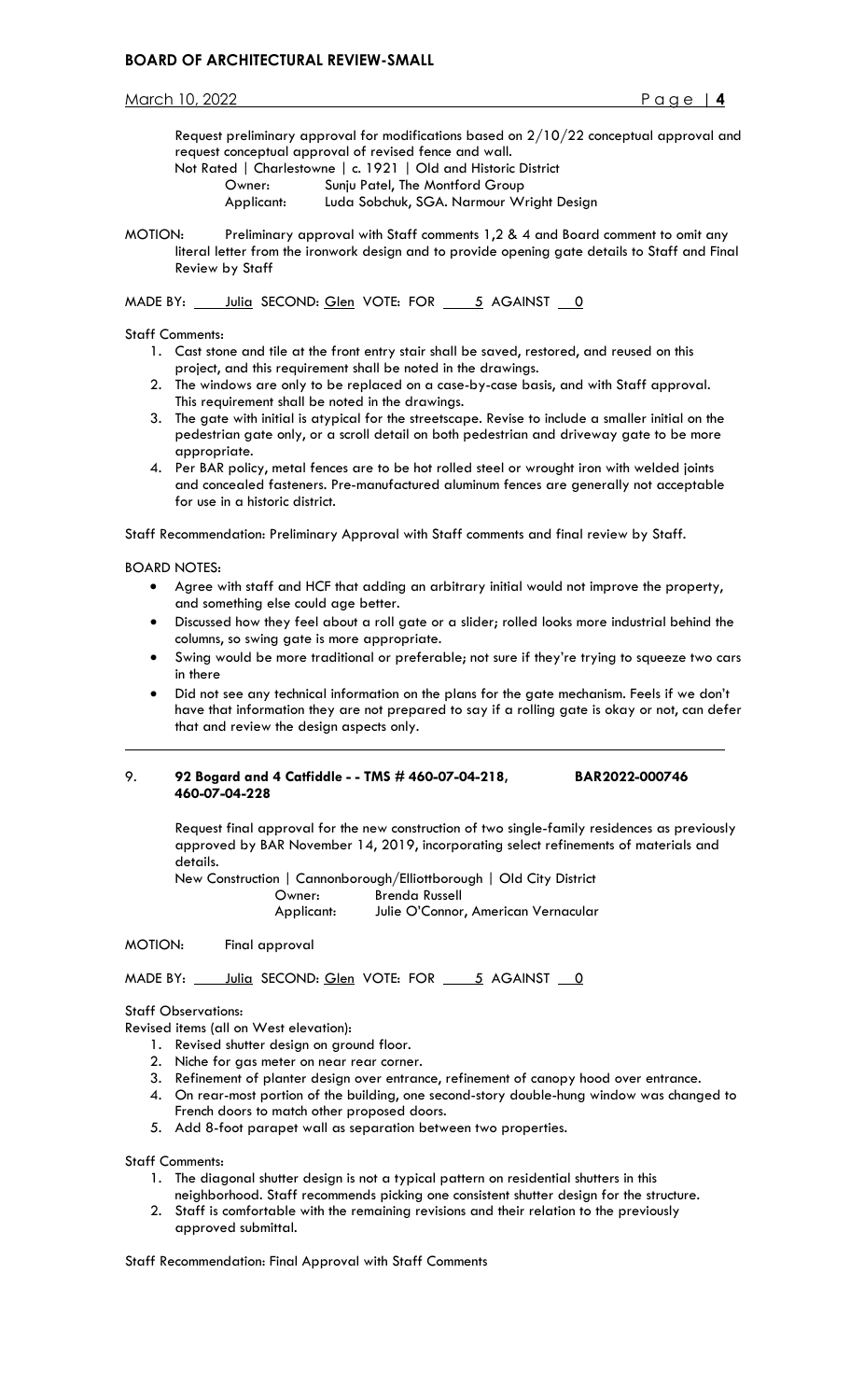March 10, 2022 Page | **5**

#### BOARD NOTES:

- Agree with Staff.
- Do not have opposition to shutter details on Catfiddle specifically.

## 10. **40 Charlotte Street - - TMS # 459-13-01-103 BAR2022-000731**

Request alteration of hardscape elements.

Category 2 | Mazyck-Wraggborough | Old and Historic District Owner: Vickie & Pete Cox Applicant: John Henry Tecklenburg

MOTION: Deferral for further clarification for detailing with Staff comments and Final Review by Staff

MADE BY:  $\frac{\text{Julia}}{\text{SECOND:}}$   $\frac{\text{Bill}}{\text{OTE:}}$  FOR  $\frac{5}{10}$  AGAINST  $\frac{0}{10}$ 

Staff Observations:

- 1. The proposal includes the removal of a 2019 wall at the rear of the property which is not visible from the right-of-way.
- 2. The proposed serpentine wall will also not be visible.

Staff Comments:

- 1. Paving material is shown as installed with a permeable substrate, which is recommended for the historic district.
- 2. Regarding the reel feature which can provide a sustainable run-off water solution, Staff requests more information on this drainage feature, including its depth and structure. Applicant to confirm direction of water flow and output.
- 3. Applicant to confirm or to depict current location of rear porch stair.

Staff Recommendation: Conceptual approval with Staff Comments

BOARD NOTES:

- Staff heading in the right direction with conceptually approving but a lot of detailed is needed; construction drawings because it's a Category 2 building. The drawing shows the reel going really close to the stairs and want to clarify if it's a safety hazard.
- Having a hard time discerning elements of the project. Appears to be an awkward intersection with the stairs and the garden. Providing details will make a big difference in understanding the total context.
- Defer to Staff and can come back if needed.

## 11. **460 King Street - - TMS # 460-12-02-034 BAR2022-000711**

Request conceptual approval for modifications to storefront, fenestration, and façade. Not Rated | Mazyck-Wraggborough | Old and Historic District Owner: Mike Schuler, BS Number Three LLC Applicant: Julia F Martin Architects, Erin Lanier

MOTION: Conceptual approval with Staff comments 1 & 4 pending zoning approval for sidewalk dining concept with Final Review by Staff

MADE BY: **Bill SECOND:** Fillmore VOTE: FOR 3 AGAINST 0

Staff Observations: (per zoning regarding sidewalk dining)

- 1. Street lights and bike stands will need to be located on the site plans. (per zoning regarding sidewalk dining)
- 2. Show a minimum of 8' of accessible sidewalk space between the back of the tree planting area and the proposed planter boxes. (per zoning regarding sidewalk dining)
- 3. The new storefront system is more complimentary to the structure's existing fenestration.

Staff Comments:

- 1. We have not been able to confirm the installation date of the broken tile at the entry. The proposal demolishes this surface. While a consistent surface with the public realm would be desirable, confirmation of the date of installation would deem this historic or not. Applicant to work with Staff on the date of installation and new material.
- 2. While staff understands the purpose of the awning over the seating area, typically an awning would be at the entry point. Omission of an awning at the entry exposes the entry and patrons to the element.